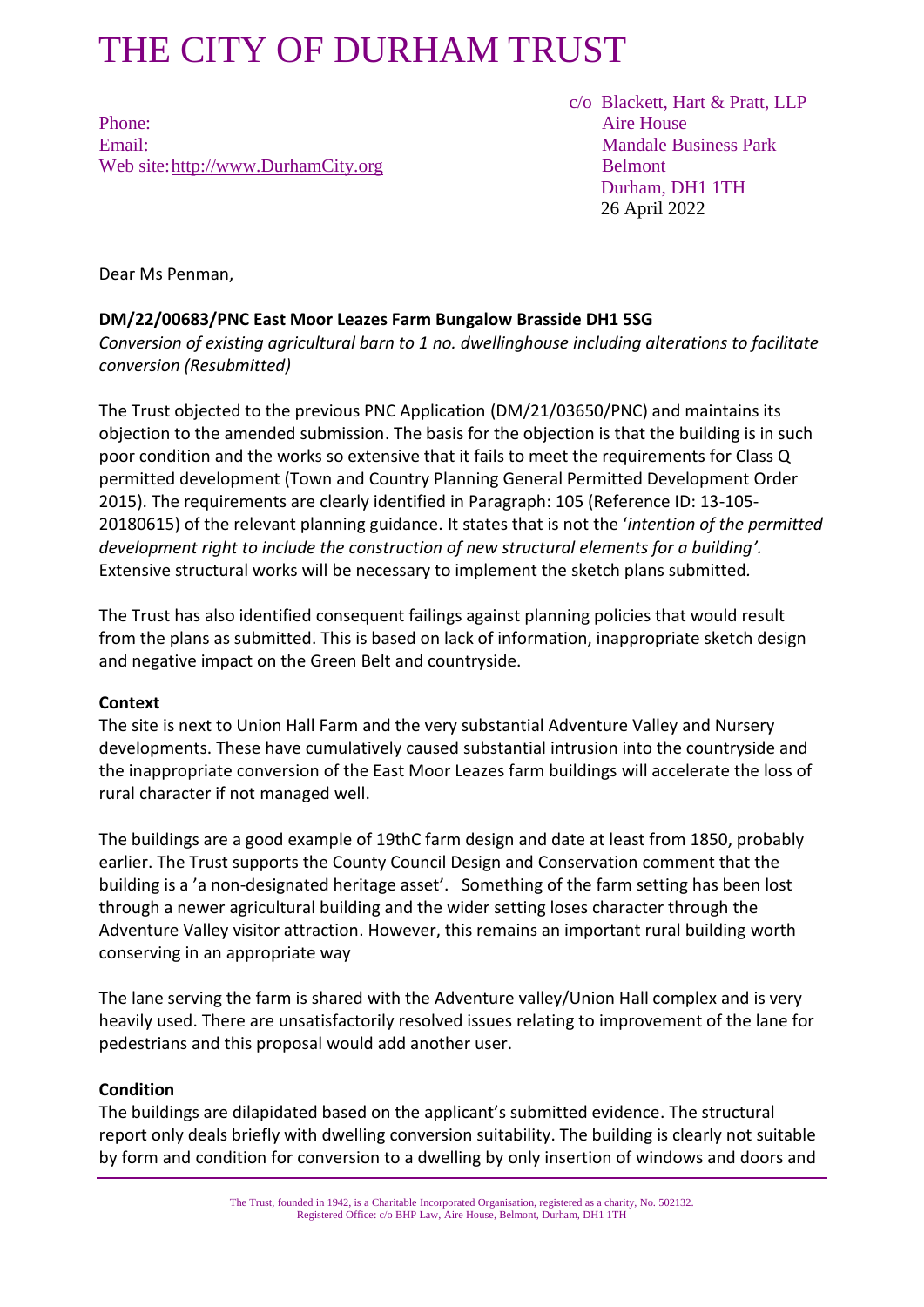# THE CITY OF DURHAM TRUST

necessary services. This is also spelt out in the guidance quoted above – '*Therefore it is only where the existing building is already suitable for conversion to residential use that the building would be considered to have the permitted development right'.*

### **Proposals**

The submitted sketch elevations fail to make clear how much of the building is to be rebuilt or renovated. However, what can be assumed from the sketch plans indicates that the proposal as submitted will result in complete or substantial rebuilding and unsympathetic alterations. It is not clear whether the existing walls are suitable for residential building use and whether they may need structural work to ensure this. Walls are currently collapsed as are sections of the roofs. Other walls are cracked and leaning. Ceiling head heights are not indicated, and roofs may require raising to ensure this. Insertion of a mezzanine is clearly a structural change and may well cause the need to raise the roof and alter its structure, any sections of existing two storey barn (if any) are not adequately identified.

There is insufficient information on the condition of the building in relation to its conversion suitability, materials, farm history, or heritage value. Materials need to be detailed. The design shown is inappropriate for the conversion of a heritage asset in the countryside and Green Belt. It fails to respect window and door conventions that have played a part in the conversion of agricultural buildings approved elsewhere under full planning applications.

#### **Planning Policies**

As submitted, the proposals would fail against the following:

### **County Durham Plan**

### **Policy 10 Development in the Countryside**

### **Development of Existing Buildings**

h. As a change of use of an existing building the proposals fail to demonstrate:

- 1. *In relation to a building that* already makes a positive contribution to the character and appearance of the area *that this* is capable of conversion without complete or substantial rebuilding, or unsympathetic alterations;
- 2. The enhancement of the building's immediate setting;
- 4. *That,* in the case of *this* heritage asset, *it* represents the optimal viable use of that asset consistent with their conservation.

### **General Design Principles for all Development in the Countryside**

As new development in the countryside the proposals do not accord with all other relevant development plan policies.

l. The proposals will give rise to unacceptable harm to the heritage, and intrinsic character of the countryside, individually and cumulatively,

### **Policy 11 Rural Housing and Employment Exception Sites**

The proposals, in failing against Policy 10, are not covered by a rural housing or employment exception.

#### **Policy 29 Sustainable Design**

The development proposals fail to achieve a well designed place.